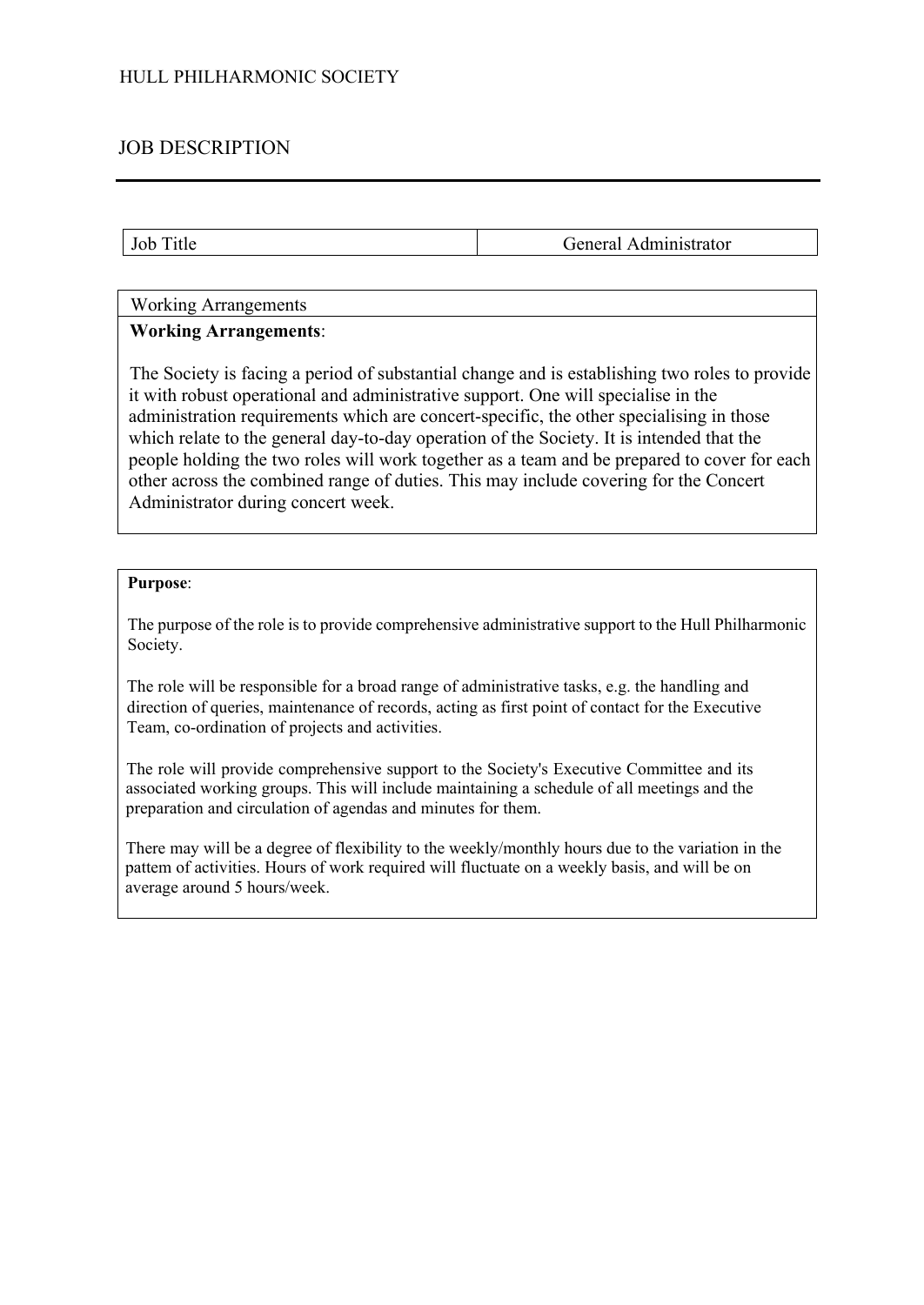## **Key Responsibilities and Accountabilities**:

Provide comprehensive administrative support to the Musical Director, Chair and Executive Committee of the organisation.

Executive Committee: arrange meetings, venue and admin support as well as attend and present Administrators Report. Minute the meetings.

Concert Programme: Liaise with the designer and printer. Collate and edit/proof-read the programme content. Approach potential advertisers in the programme and set the advertising rate in consultation with the Treasurer and ensure collection of advertising revenue.

Posters and Flyers: Arrange for print and distribution as well as liaising with MAPA PR when necessary regading PR information required.

### **General Admin duties:**

Website: Maintain the Society's website in liaison with MAPA PR to ensure that the content of the website remains current and that concert listings are correct.

Orchestra Members and Friends of the Society: Maintain the information database as well as ensuring it meets with current UK General Data Protection Regulations (UKGDPR).

Other Supporters: Maintain the database as above.

Newsletters and information packs: produce and distribute to Orchestra members and 'Friends' as required (in co-ordination with the Honorary Secretary and the Friends Secretary. Liaise with Executive Committee members regarding production/distribution of other documents/bulletins ie. 'Music Notes', feedback reports etc,.

Funding Applications: Assist in identifying relevant funding initiatives. Participate in writing, submitting and following up applications as required (following agreement from the Chair).

Hull History Centre archives: Collate and periodically deposit the Minutes from the Executive Committee meetings and other official documentation to the Hull Philharmonic Society archive.

Past Members: Arrange and distribute full season complimentary tickets to past members of the Orchestra and 'Friends' as agreed with the Executive Committee.

Database Development

Bringing together all the sources of information about the Society's activities to produce an integrated database that then can be used for marketing purposes

Identifying gaps in the information currently collected and developing ways of gathering them and using them within the database